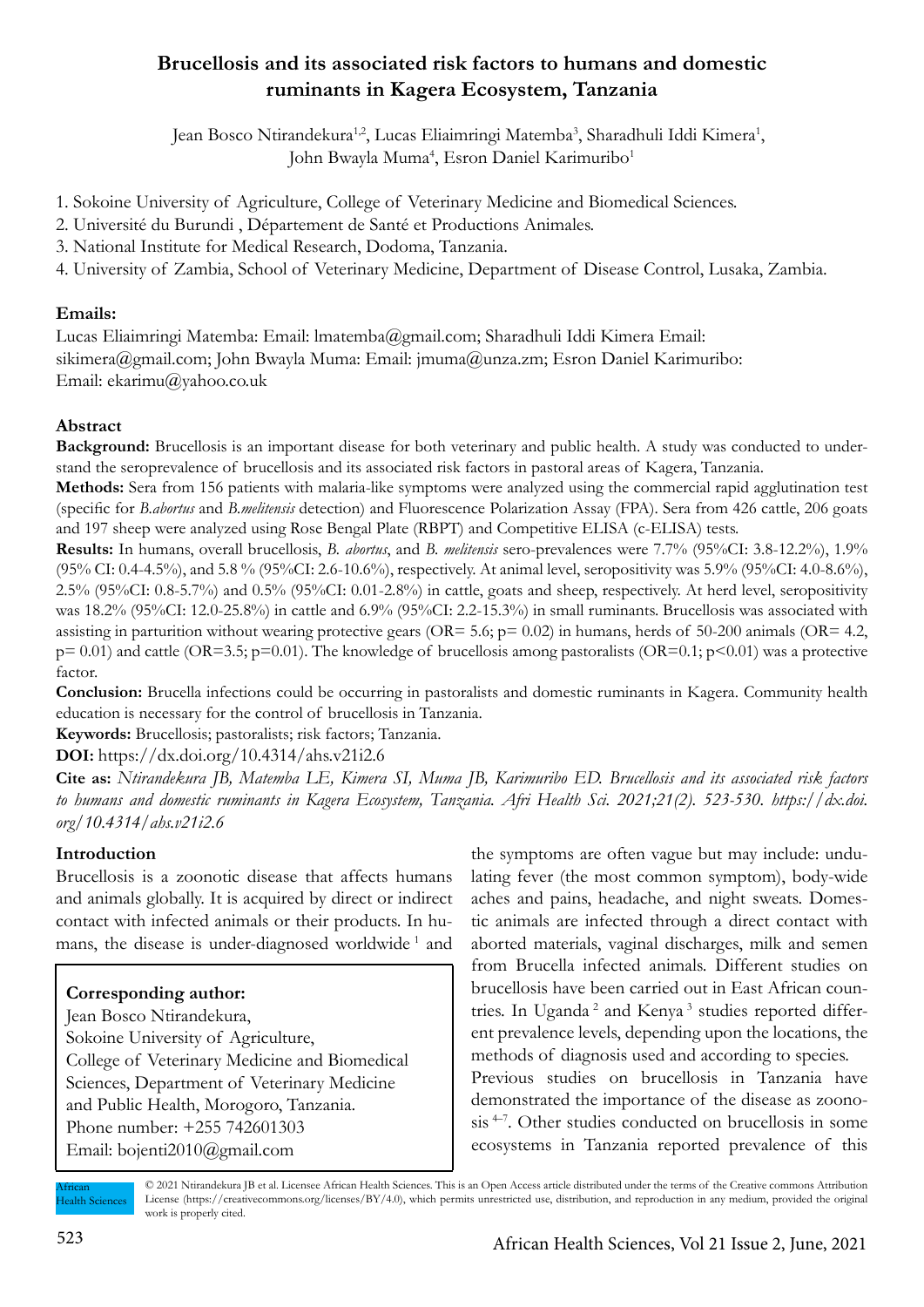disease in humans, livestock and wildlife interface. For instance, anti-Brucella antibodies were detected in humans  $(0.6 \%)$ ; in cattle  $(6.8 \%)$ , in goats  $(1.6 \%)$  and in buffaloes (7.9 %) 4. In addition, a 10.5% prevalence of brucellosis in trade stock of Karagwe district has been reported, which poses a risk of its transmission through trade animals 8. Due to its economic importance and social impact in the population (miscarriages, infertilities and reduction of milk production), brucellosis in Kagera ecosystem calls for researchers' attention. This region is in an ecosystem that borders with three countries (Burundi, Rwanda and Uganda) where, domestic animals, wildlife and human populations are constantly interacting 9. Studies on brucellosis prevalence in this shared ecosystem between bordering countries are scarce. However, such researches could underscore the understanding of the transboundary issues associated with the disease transmission and the movement of people and teir livestock within ecosystems in East African Community (EAC). Therefore, the objective of this study was to estimate the magnitude of Brucella infection and identify associated risk factors among pastoralists and their domestic ruminants in Kagera ecosystem, Tanzania.

#### **Methodology**

#### **Study design**

A cross-sectional study was conducted in June 2017 to identify risk factors associated with seropositivity against Brucella spp. in humans and domestic ruminants in pastoral areas of Kagera Region (two districts: Ngara and Karagwe). Eighteen villages were purposively selected from peri-urban and rural areas (Figure 1).



 **Figure 1:** Map showing study districts (Karagwe and Ngara)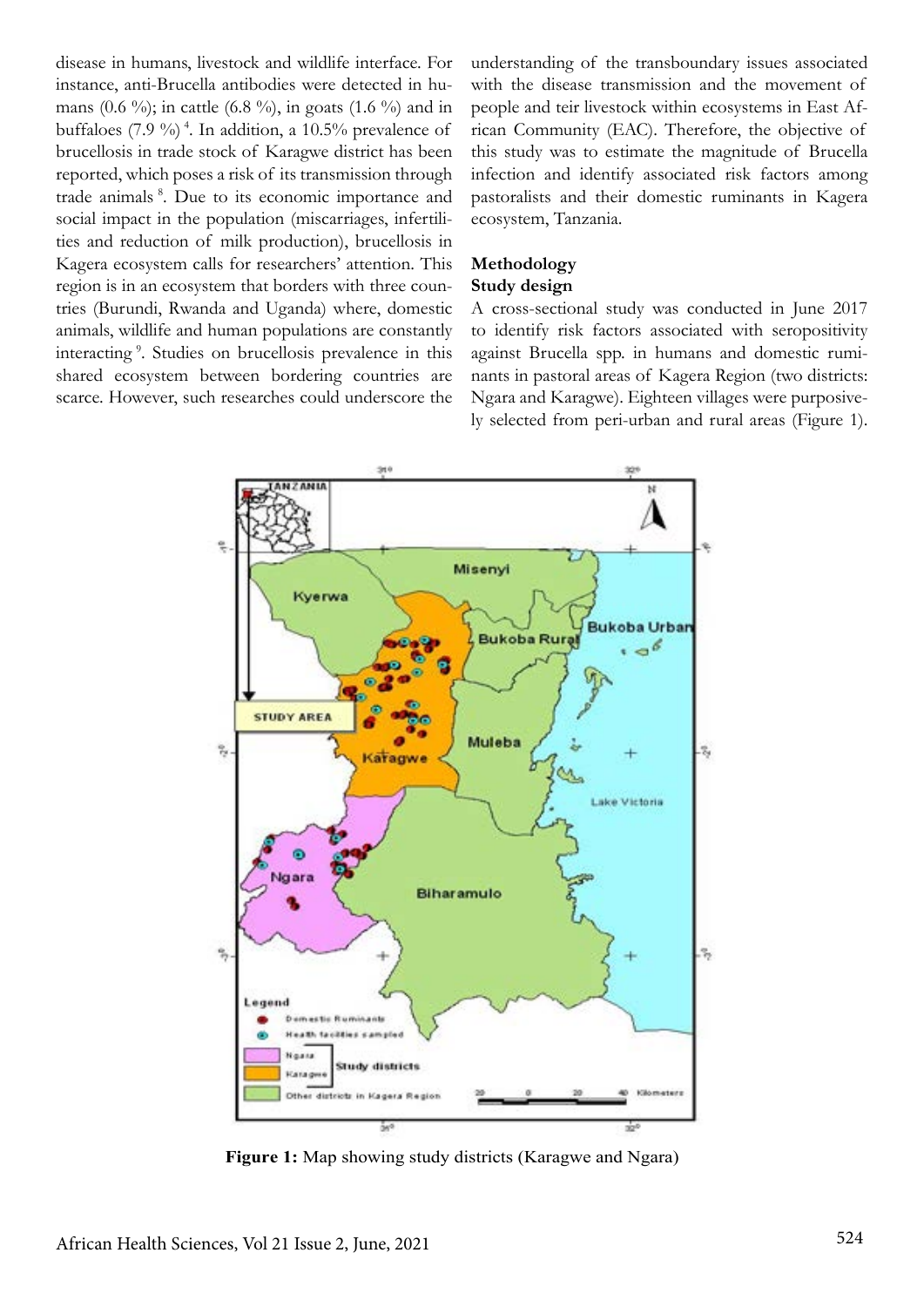Ten herds were also purposively selected in each village after considering some factors like villages located on borders with neighboring countries, herds with mixed animals, herds practicing communal grazing. Moreover, health facilities (dispensaries and health centers) located in the selected villages were included in the study for blood sampling on patients with malaria-like symptoms (fever, joint pain, headache, back pain, fatigue and nausea). In addition, two district hospitals were included for human sampling due to the big number of patients frequenting in these areas. Participants were recruited in health facilities (14 health centers and 5 hospitals) at the moment they were coming for malaria checking in the morning. Most patients that were included in the study lived in close proximity with domestic animals that were also sampled in this study area and majority of them (94%) were animal keepers. Assisted by local phlebotomists, plain vacutainer tubes were used to collect 5ml of venous blood from patients. Prior to this, consent was obtained after explaining the study objectives to the participants. Using a formula: Z2\* Pexp (1 –Pexp) /D2 10, sample sizes of 234 humans, 492 cows, 200 goats and 200 sheep were calculated. Herds were grouped according to the number of animals (small size: 1-50 animals; medium size: 50-200 animals and large : >200 animals). Domestic ruminants were randomly sampled in the selected households using plain vacutainer tubes to collect 5ml of venous blood assisted by local veterinary technicians. Sampling was done after getting the owner's consent. Interviews were conducted on patients and owners of animals in Kiswahili (national language). Due to the language barrier of the principal investigator, an appointed translator assisted. Structured questionnaires digitalized by AfyaData software 11 were filled using smart mobile phones to collect data on risk factors with main variables in patients (symptoms, consumption of unboiled milk, assisting parturition without wearing protective gears, living in close proximity with domestic animals, livestock keeping). In case of domestic ruminants, factors evaluated included: sharing source of water, communal grazing, sharing bulls and history of miscarriage.

## **Laboratory analysis**

Human sera were double checked for anti-Brucella antibodies of *B. abortus* and *B. melitensis* or for cross-reactions using the commercial rapid agglutination test according to the manufacturer's instructions (ARKRAY Healthcare Pvt.ltd-INDIA, lots 15SA402-05 and 15SA403-05). Only samples with agglutinations on the slides were subjected to the confirmation using Fluorescent Polarization Assay according to the manufacturer's instructions (Ellie LLC, USA, Brucella FPA, code B1001). The cut-off was fixed at 115 mP (millipolarization units) with a sensitivity and specificity of 99.03 and 99.9%. For domestic animals, sera were screened firstly using Rose Bengal Plate test. Samples only with a reaction were then subjected to confirmation using the c-ELISA test according to manufacturers' instructions (APHA Scientific, UK. COMPELISA 160&400). Patients (humans) reacting to Rapid slide and FPA tests were considered to be seropositive to brucellosis. Domestic ruminants were considered to be seropositive if they reacted to both RBP and c-ELISA tests.

### **Ethical consideration**

This study was also approved by institutional review board of Sokoine University of Agriculture and the Medical Research Coordinating Committee of the National Institute for Medical Research (ref: NIMR/HQ/ R.8a/Vol.IX/2456).

### **Data analysis**

Questionnaires were uploaded in excel sheet for analysis. Seroprevalence in humans and domestic ruminants were determined based on criteria of seropositivity for an individual during laboratory analysis. The overall seroprevalence were determined for each species and the herd seroprevalence was also computed. All independent variables were screened by univariable logistic regression analysis for their association with the positivity of brucellosis in Kagera using IBM® SPSS® Statistics 21. Variables with p-value less than 0.2 (univariable logistic regression) were included in the risk factors assessment by a multivariable logistic regression model, reporting odds ratio with 95% confidence intervals. A P-value less than 0.05 was considered as significant.

### **Results**

## **Demographic characteristics of humans and ruminants sampled in Kagera Region**

A total of 192 herds were visited and 156, 426, 206 and 197 sera were sampled from humans, cattle, goats and sheep, respectively. Patients were aged between 5 and 77 years (mean  $=35\pm16.6$ ) with a total of 55 males and 101 females (sex ratio of 1:2) in the two districts. Livestock owners were between 24 and 84 years of age (mean =  $47.5 \pm 11.7$ , and the age of animals sampled was between 18 months and 8 years for cattle, and 8 months to 5 years for small ruminants.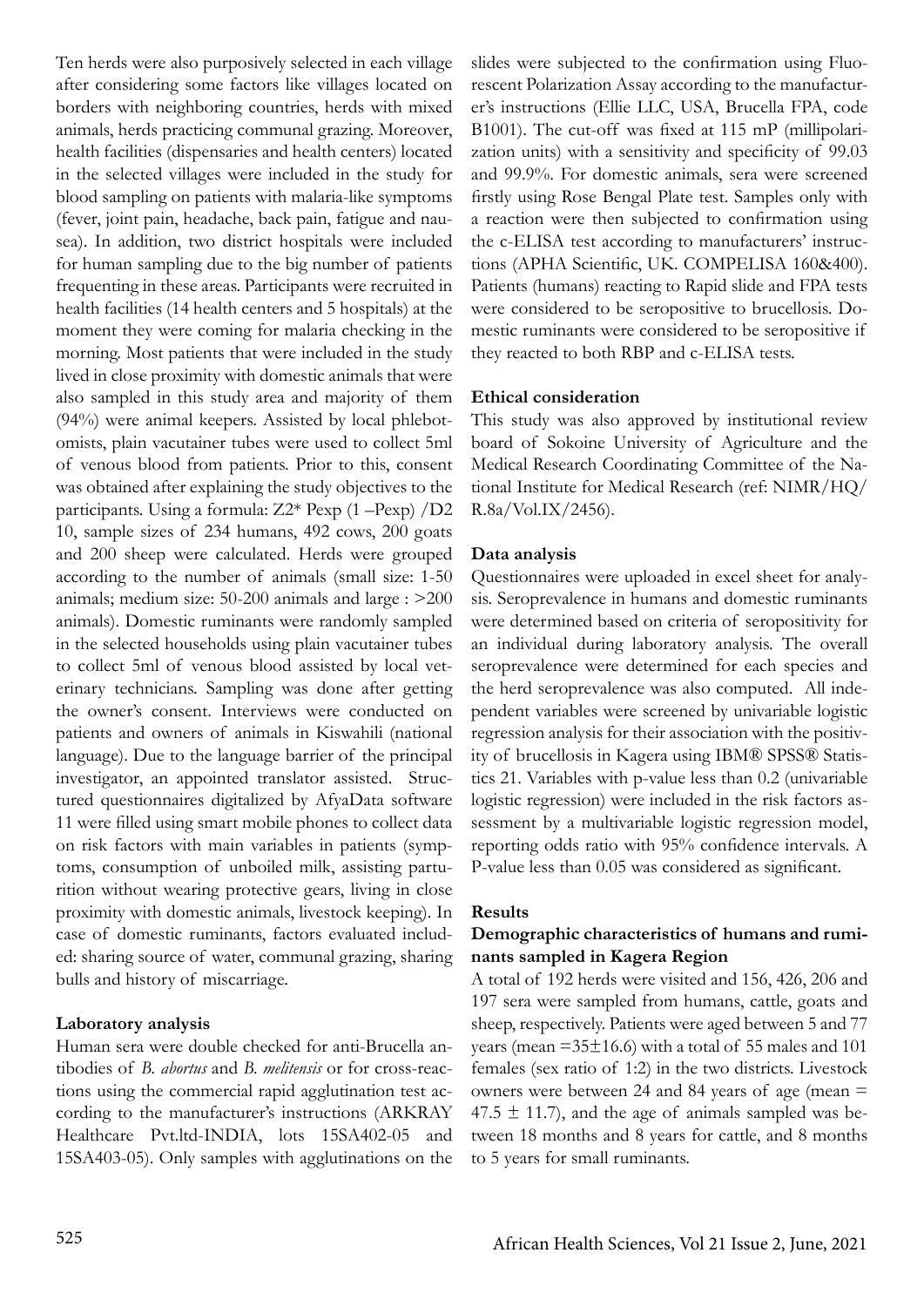### **Seroprevalence of brucellosis in humans and domestic ruminants in Kagera Region**

sis in domestic ruminants (from c-Elisa test) was 3.7%  $(95\% \text{ CI: } 4 \text{ -}8.6)$  while the herd prevalence was  $13.5\%$ (95% CI:  $9 - 19.2\%$ ). At herd level, the prevalence of

In humans, from FPA test, the overall brucellosis (n=12), *B. abortus* (n=3), and *B. melitensis* (n=9) sero-prevalences were 7.7% (95%CI: 4.04 -13.05%), 1.9% (95%CI: 0.4 - 4.5%), and 5.8 % (95% CI: 2.6-10.6%), respectively. No sample was positive to both *B. meltensis* and *B. abortus*. The overall seroprevalence of brucellorespectively.

brucellosis was 18.2% (95% CI: 12-25.8%) and 6.8%  $(95\% \text{ CI} = 2.2 - 15.3\%)$  in cattle and small ruminants,

### **Logistic regressions**

The univariable logistic regression was done to assess the association between each variable and the seropositivity of brucellosis in Kagera region (Table1 & Table2). The final model for the risk factors associated to Brucella infections in humans and domestic ruminants are presented in Table 3.

**Table 1:** Univariable logistic regression between positivity of brucellosis and different variables in humans in Kagera Region.

| Variable                                          | <b>Extent</b>      | ${\bf N}$        | <b>Positive to</b><br>FPA test (%) | $p-$<br>value    |
|---------------------------------------------------|--------------------|------------------|------------------------------------|------------------|
| District                                          | Ngara              | $\overline{53}$  | 5(9.4)                             | 0.56             |
|                                                   | Karagwe            | 103              | 7(6.8)                             |                  |
| <b>Health facilities</b>                          | Local dispensaries | 113              | 9(7.9)                             | 0.8              |
|                                                   | District hospitals | 46               | 3(6.9)                             |                  |
| Sex                                               | Female             | $\overline{97}$  | 8(8.2)                             | 0.98             |
|                                                   | Male               | 59               | 4(6.8)                             |                  |
| Age                                               | 5-30 years         | 74               | 5(6.7)                             | 0.6              |
|                                                   | $31-60$ years      | 62               | 5(8)                               |                  |
|                                                   | $>60$ years        | 20               | 2(10)                              |                  |
| Marital status                                    | Single             | 36               | 1(2.8)                             | 0.6              |
|                                                   | Married            | 110              | 11(10)                             |                  |
|                                                   | Divorced           | $\overline{4}$   | 0(0)                               |                  |
|                                                   | Widower            | 6                | 0(0)                               |                  |
| Fever                                             | Yes                | 133              | 10(7.5)                            | 0.8              |
|                                                   | No                 | 23               | 2(8.7)                             |                  |
| Back pain                                         | Yes                | 62               | 3(4.8)                             | $\overline{0.4}$ |
|                                                   | No                 | 94               | 9(9.6)                             |                  |
| Joint pain                                        | Yes                | 40               | 4(10)                              | 0.7              |
|                                                   | No                 | 116              | 8(7)                               |                  |
| History of miscarriage<br>(women)                 | Yes                | $\overline{5}$   | 1(20)                              | $\overline{0.3}$ |
|                                                   | No                 | 151              | 11(7.3)                            |                  |
| Dinking unboiled milk                             | $\overline{Y}$ es  | 70               | 8(11.4)                            | 0.2              |
|                                                   | No                 | 86               | 4(4.7)                             |                  |
| Consuming cheese                                  | Yes                | 33               | 4(12.1)                            | 0.47             |
|                                                   | No                 | 123              |                                    |                  |
| Living with domestic<br>animals                   | Yes                | $\overline{120}$ | $\frac{8(6.5)}{9(7.5)}$            | 0.84             |
|                                                   | No                 | 36               | $\frac{3(8.3)}{4(21.1)}$           |                  |
| Assisting parturition<br>without protective gears | Yes                | $\overline{19}$  |                                    | 0.06             |
|                                                   | No                 | 137              | 8(5.8)                             |                  |
| History of                                        | Yes                | $\overline{116}$ | 9(7.8)                             | 0.7              |
| miscarriage (herd)                                |                    |                  |                                    |                  |
|                                                   | No                 | 40               | 3(7.5)                             |                  |
| Poor disposal of aborted<br>materials in herds    | Yes                | 78               | 9(11.5)                            | $\overline{0.1}$ |
|                                                   | No                 | 78               | 3(3.8)                             |                  |
| Permanent contact with<br>livestock               | Yes                | 148              | 11(7.4)                            | 0.87             |
|                                                   | No                 | $\,$ $\,$        | 1(12.5)                            |                  |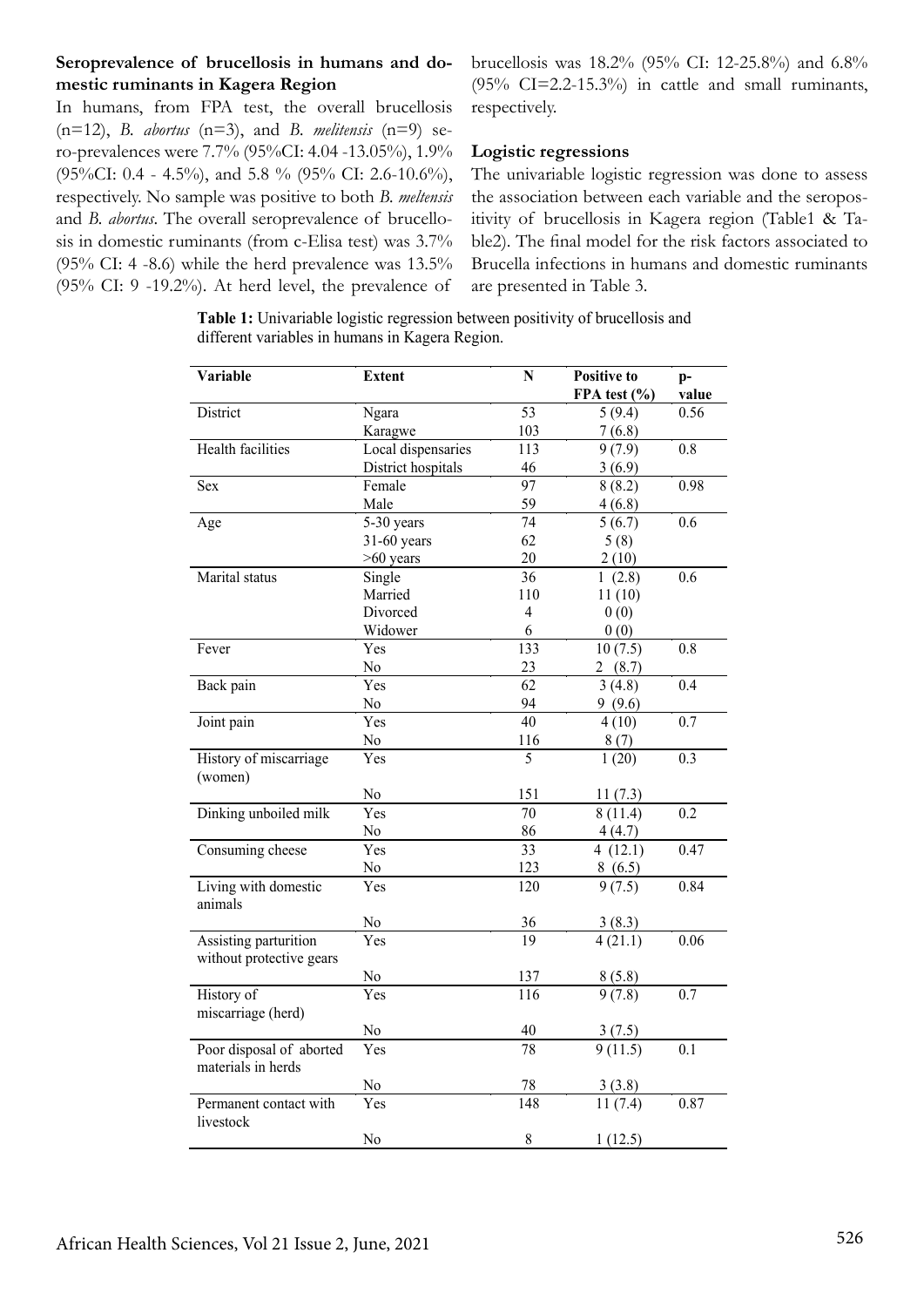| Variable                                          | <b>Extent</b>                            | $\mathbf N$       | Positive to c-              | p-            |
|---------------------------------------------------|------------------------------------------|-------------------|-----------------------------|---------------|
|                                                   |                                          |                   | Elisa test (%)              | value         |
| District                                          | Karagwe                                  | 580               | 27(4.7)                     | 0.05          |
|                                                   | Ngara                                    | 249               | 4(1.6)                      |               |
| Species                                           | Cattle                                   | 403               | 6(1.5)                      | $\sqrt{0.01}$ |
|                                                   | Caprine and<br>ovine                     | 426               | 25(5.9)                     |               |
| Herd management                                   | Pastoralism                              | 735               | 30(4.1)                     | 0.2           |
|                                                   | Zero grazing                             | 50                | 0(0)                        |               |
|                                                   | Mixing                                   | 44                | 1(2.3)                      |               |
| Herd size                                         | $\overline{\text{M}}$ edium (50-<br>200) | 500               | 26(5.2)                     | 0.02          |
|                                                   | Small $(\leq 50)$                        | 329               | 5(1.6)                      |               |
| Herd location                                     | Rural                                    | 747               | 29(3.9)                     | 0.72          |
|                                                   | Peri-urban                               | 82                | 2(2.4)                      |               |
| Communal grazing                                  | Yes                                      | 169               | 9(5.3)                      | 0.32          |
|                                                   | No                                       | 660               | 22(3.3)                     |               |
| Sharing pasture<br>with wildlife                  | Yes                                      | 247               | 13(5.3)                     | 0.19          |
|                                                   | No                                       |                   | 18(3.1)                     |               |
| Sharing water                                     | Yes                                      | $\frac{582}{573}$ | 23(4.0)                     | 0.67          |
| sources among<br>herds                            |                                          |                   |                             |               |
|                                                   | No                                       | 256               |                             |               |
| Sharing bulls<br>among herds                      | Yes                                      | $\overline{237}$  | $\frac{8(3.1)}{5(2.1)}$     | 0.12          |
|                                                   | No                                       | 592               |                             |               |
| History of<br>miscarriage (in<br>herds)           | Yes                                      | 601               | $\frac{26(4.4)}{26(4.3)}$   | 0.21          |
|                                                   | $\underline{No}$                         |                   |                             |               |
| Knowledge on<br>brucellosis among<br>pastoralists | Yes                                      | $\frac{228}{367}$ | $\frac{5(2.2)}{3(0.82)}$    | < 0.01        |
|                                                   |                                          |                   |                             |               |
| Vaccination of                                    | No<br>Yes                                | <u>462</u><br>602 | <u>28 (6.06)</u><br>28(4.7) | 0.04          |
| diseases (in herds)                               |                                          |                   |                             |               |
|                                                   | $\overline{N_0}$                         | 227               | 3(1.3)                      |               |
| Vaccination of<br>brucellosis (in<br>herds)       | Yes                                      | 62                | 1(1.6)                      | 0.4           |
|                                                   | No                                       | 767               | 30(3.9)                     |               |

**Table 2:** Univariable Logistic regression of risk factors and the seroprevalence of brucellosis in domestic ruminants (animal level) in Kagera Region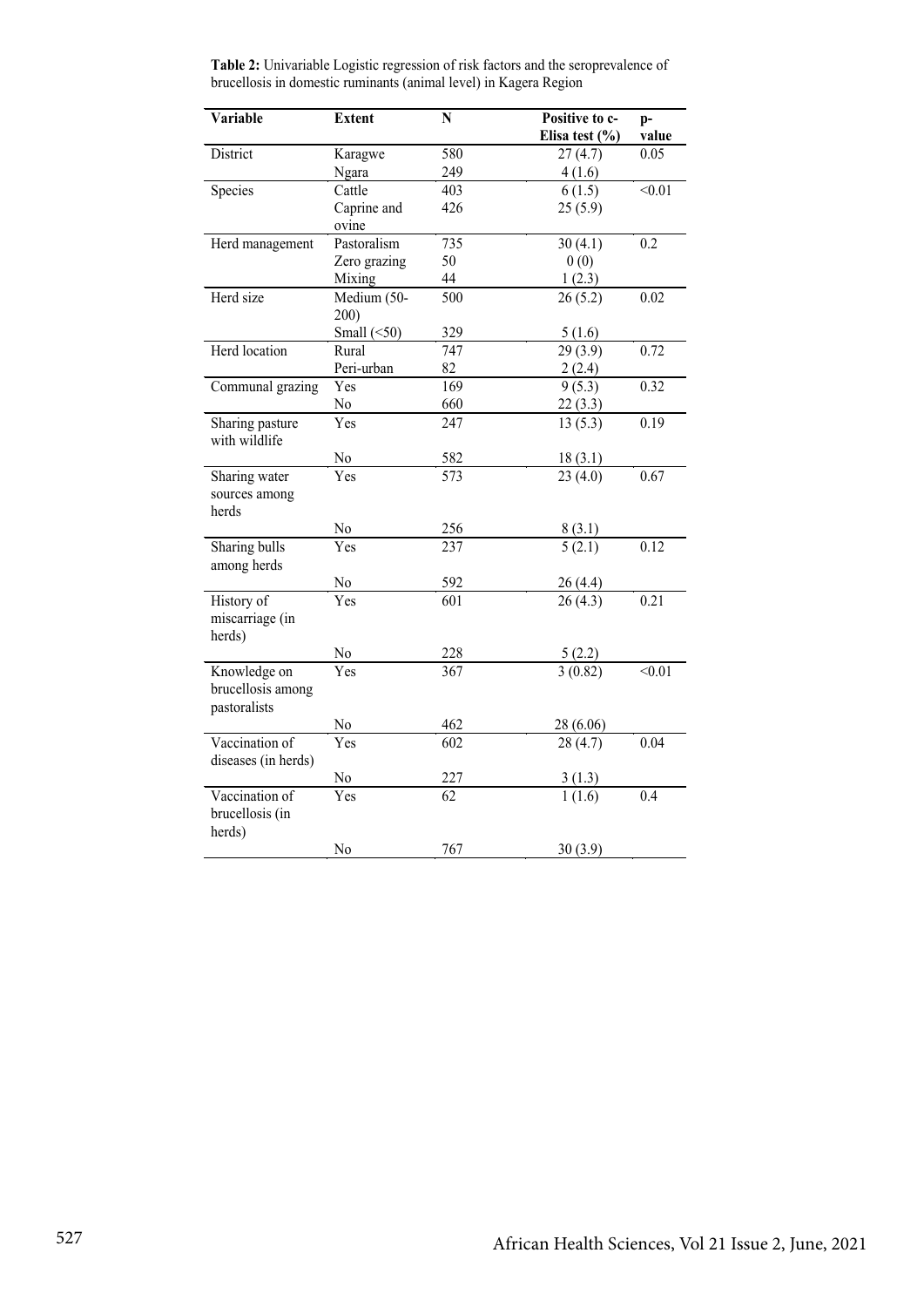| <b>Variables</b>                                | <b>Extent</b>     | OR. | 95% IC       | p-value |  |  |  |  |
|-------------------------------------------------|-------------------|-----|--------------|---------|--|--|--|--|
| <b>Risk factors in humans</b>                   |                   |     |              |         |  |  |  |  |
| Drinking unboiled milk                          | Yes               | 3.2 | $0.8 - 12.4$ | 0.09    |  |  |  |  |
|                                                 | No                | Ref |              |         |  |  |  |  |
| Assisting in parturition                        | Yes               | 5.6 | $1.3 - 23.5$ | 0.02    |  |  |  |  |
| without protective gears                        |                   |     |              |         |  |  |  |  |
|                                                 | No                | Ref |              |         |  |  |  |  |
| Risk factors in domestic ruminants (herd level) |                   |     |              |         |  |  |  |  |
| <b>Species</b>                                  | Bovine            | 3.5 | 1.3-9.8      | 0.01    |  |  |  |  |
|                                                 | Caprine and       | Ref |              |         |  |  |  |  |
|                                                 | ovine             |     |              |         |  |  |  |  |
| Herd size                                       | Small $(\leq 50)$ | Ref |              |         |  |  |  |  |
|                                                 | Medium            | 4.2 | 1.4-12.7     | 0.01    |  |  |  |  |
|                                                 | $(50-200)$        |     |              |         |  |  |  |  |
| Knowledge on                                    | Yes               | 0.1 | $0.02 - 0.5$ | < 0.01  |  |  |  |  |
| brucellosis among                               |                   |     |              |         |  |  |  |  |
| pastoralists                                    |                   |     |              |         |  |  |  |  |
|                                                 | No                | Ref |              |         |  |  |  |  |

**Table 3:** Multivariable logistic regression of risk factors of brucellosis positivity in humans and domestic ruminants in Kagera.

#### **Discussion**

Brucellosis is a zoonotic disease of concern for both veterinary and public health in Tanzania 12–14. In this study, a rapid agglutination test detected *B. melitensis*  and *B. abortus* antibodies which were confirmed by the FPA test in patients with malaria-like symptoms. Our results are closer to those reported in a study conducted in Moshi, Northern Tanzania 5, but there are lower compared to reports from Sengerema district<sup>15</sup> and Mwanza Region 16. Nevertheless, there was no difference regarding positivity to brucellosis among febrile and non-febrile participants (Table 1). This may be due to the small number of persons who were seropositive to brucellosis in this group. In Mikumi ecosystem, the assessment of brucellosis prevalence in febrile group revealed higher positivity of 23.9% than in non-febrile group 3.7% 17. In addition, there was no difference of Brucella positivity between women with history of miscarriage and those witout such experience (Table 1). This could be associated to the low number of pregnant women in our sample. Although some studies have demonstrated the interactions between brucellosis and the animal trophoblast, the pathogenesis of miscarriage in women remains very unclear<sup>18</sup>. In other report in Tanzania, no prevalence of brucellosis was found in humans in agro-pastoral communities of Serengeti district<sup>7</sup>. Elsewhere, seropositivity of brucellosis in humans were also reported in Uganda (17%)<sup>19</sup>; in Kenya (2.2-14.1%)<sup>20</sup> and in Ethiopia (3-34.9%)<sup>21</sup>. Assisting parturitions without wearing protective gears (Table3) increased the risk of exposure to Brucella infections in humans in Kagera. Similar results were reported in northern part of Tanzania<sup>5</sup>. In addition, the habit of

drinking unboiled milk (Table 3) seemed to be a risk factor of for human infections even if it was less significantly associated with brucellosis seropositivity in Kagera. Furthermore, there is a report on habit to drink unboiled milk by people from the study area  $22$ .

The prevalence of brucellosis has previously been detected in trade stock at 10.5% 8. Our results are similar to those reported in indigenous cattle (animal level 5.6% and herd level 21.7%) in western part of Tanzania<sup>23</sup> and closer to those reported in Lushoto and Rungwe districts 24 in small dairy cattle. In addition, the prevalence of brucellosis was 11.3% in indigenous cattle in Mbeya Region 25. Other studies reported prevalence of brucellosis in cattle 4,26 in pastoral areas of Tanzania. In this study, the prevalence of bovine brucellosis at herd level was within the range (16.2%, 95% CI: 10.2 -25.7%) reported in sub-Saharan Africa<sup>27</sup>. In this study, cattle seemed to be more at risk of getting Brucella infections compared to small ruminants (Table 3). This could be due to the abundance of this species in this pastoralist area, but also to the susceptibility of cattle to different Brucella species which can be originated from infected domestic or wild animals commingled in the study area. Also, the herds with increased number of animals (50- 200) were at risk to acquire Brucella infection (Table 3). Similar results were reported in Mbeya Region 25 also in other parts of Africa 28,29. In fact, animals in large herds of cattle are condemned to long mobility and migration for pasture and water sources which increase the risk of intermingling between domestic ruminants and favor the Brucella infection in pastoral areas 3. However, bovine brucellosis is persistent in livestock with low level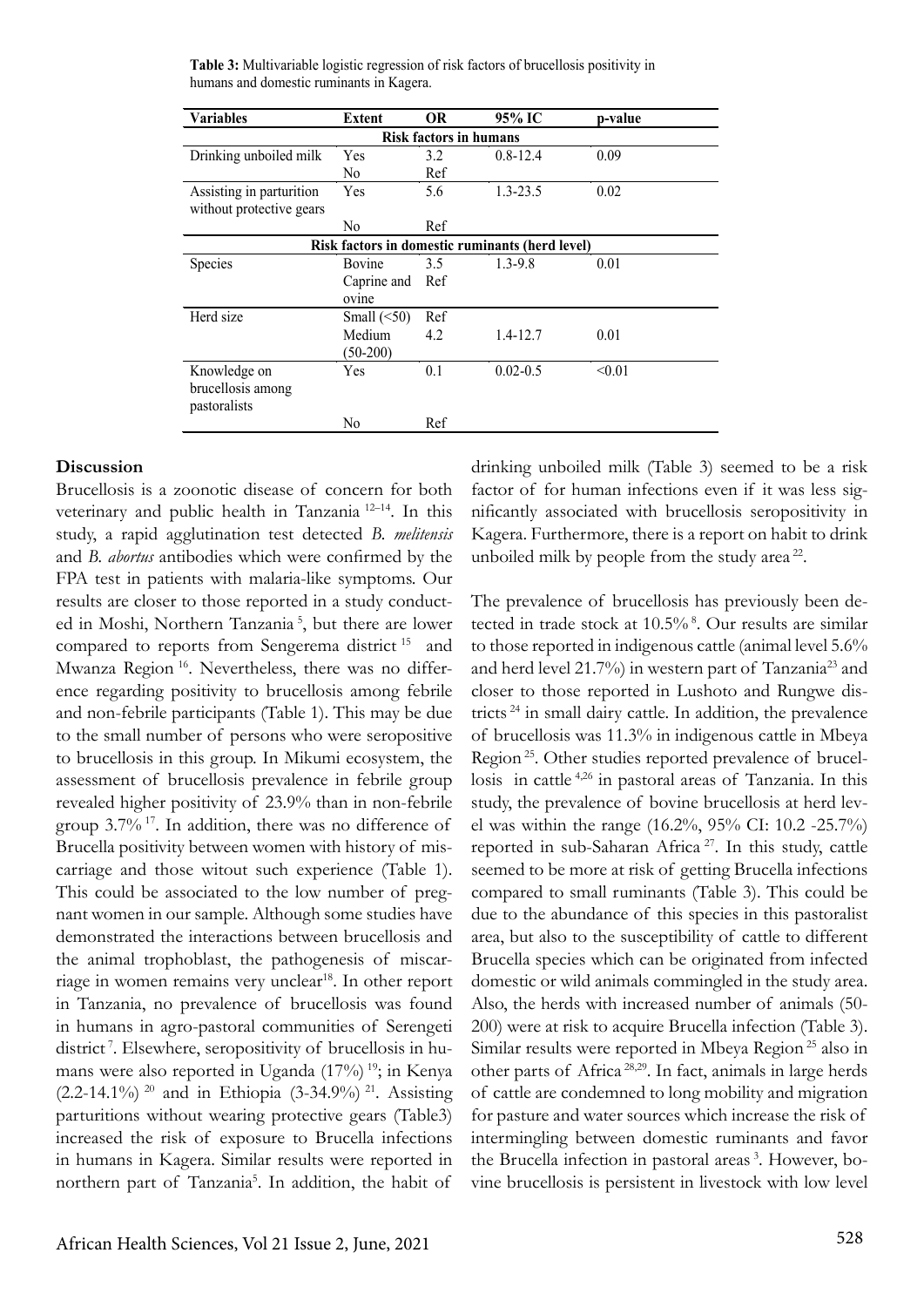and relative stability of transmission in pastoral areas<sup>30</sup>. In this study, the knowledge of brucellosis among pastoralists (Table 3) was a protective factor for the disease in domestic ruminants. Nevertheless, vaccination against diseases in the herds in general was not significant in the final logistic model. These results indicated that the knowledge of the disease among pastoralists should be complimented with the vaccination program and practices of good hygiene for controlling brucellosis in their herds as reported before in the study area<sup>22</sup>.

### **Study limitations**

Due to financial limitations, this study couldn't extend the human sample size to the community in non-fever group which could have generated additional information for the understanding of seroprevalence of brucellosis in the study area. However, sampled patients lived in close proximity with domestic animals that were also sampled in this study and majority of them (94%) were animal keepers. The financial and time limitations influenced much the purposive sampling in this study which affects the generalizability of our results. Nevertheless, this contributed to understand the consistent of known animal husbandry and movement risk factors in the study area.

### **Conclusion**

The seropositivity of brucellosis is distributed according to susceptible species (humans, cattle, goat and sheep) located in pastoral area of Kagera. The identified main risk factors in humans for the persistence of brucellosis in Kagera were assisting in animal parturition without wearing protective gears while in domestic ruminants, herd size and cattle increased the risk of Brucella infection. However, the knowledge of brucellosis among pastoralists seemed to be a protective factor for this zoonotic disease. Further studies with advanced diagnostic methods (culture and molecular characterization) are suggested to assess this important zoonotic disease in Kagera Region. These results are proposed for use in understanding of brucellosis in Tanzania also for the implementation of control and surveillance of this disease in East Africa.

### **Conflict of interest disclosure**

I, Jean-Bosco Ntirandekura, declare in name of all contributors to this paper that there's no conflict of interest.

## **References**

1. Corbel MJ. Brucellosis: an overview. *Emerg. Infect. Dis*. 3, 213–21 (1997).

2. Bernard F, Vincent C, Matthieu L, David R, James D. Tuberculosis and brucellosis prevalence survey on dairy cattle in Mbarara milk basin (Uganda). *Prev. Vet. Med*. 67, 267–281 (2005).

3. Kadohira M, McDermott JJ, Shoukri MM, Kyule MN. Variations in the prevalence of antibody to brucella infection in cattle by farm, area and district in Kenya. *Epidemiol. Infect*. 118, 35–41 (1997).

4. Assenga JA, Matemba LE, Muller SK, Malakalinga JJ, Kazwala RR. Epidemiology of Brucella infection in the human, livestock and wildlife interface in the Katavi-Rukwa ecosystem, Tanzania. *BMC Vet. Res*. 11, 189 (2015).

5. Cash-Goldwasser S. et al. Risk Factors for Human Brucellosis in Northern Tanzania. *Am. J. Trop. Med. Hyg*. 98, 598–606 (2018).

6. Kunda J, Fitzpatrick J, Kazwala R, French NP, Shirima G, MacMillan A, Kambarage D, Bronsvoort M, Cleaveland S. Health-seeking behaviour of human brucellosis cases in rural Tanzania. *BMC Public Health* 7, 315 (2007). 7. Shirima GM, Kunda JS. Prevalence of brucellosis in the human, livestock and wildlife interface areas of Serengeti National Park, Tanzania. *Onderstepoort J Vet Res* 83, 4–pages (2016).

8. Kiputa VP, Kimera SI, Wambura PN. Studies on the role of trade cattle in the transmission of brucellosis in Karagwe district, Tanzania. *Tanzania Vet. J*. 25, 48–59 (2008).

9. United Republic of Tanzania. Kagera Regional Investment Profile. (2013).

10. Martin SW, Meek AH, Willeberg P. Veterinary epidemiology. Principles and methods. *Vet. Epidemiol. Princ. methods*. (1987).

11. Karimuribo ED. et al. A Smartphone App (Afya-Data) for Innovative One Health Disease Surveillance from Community to National Levels in Africa: Intervention in Disease Surveillance. *JMIR Public Heal. Surveill*. 3, e94 (2017).

12. Assenga JA, Matemba LE, Malakalinga JJ, Muller SK, Kazwala, RR. Quantitative analysis of risk factors associated with brucellosis in livestock in the Katavi-Rukwa ecosystem, Tanzania. *Trop. Anim. Health Prod*. 48, 303–309 (2016).

13. Kunda J et al. Brucellosis in Arusha and Manyara regions, Tanzania: a challenge to public health. *Tanzania Med. J*. 20, 1–4 (2005).

14. Swai ES, Schoonman L. Human brucellosis: seroprevalence and risk factors related to high risk occupational groups in Tanga Municipality, Tanzania. *Zoonoses Public Health* 56, 183–187 (2009).

15. Mngumi EB, Mirambo MM, Wilson S, Mshana SE. Predictors of specific anti-Brucella antibodies among

529 African Health Sciences, Vol 21 Issue 2, June, 2021